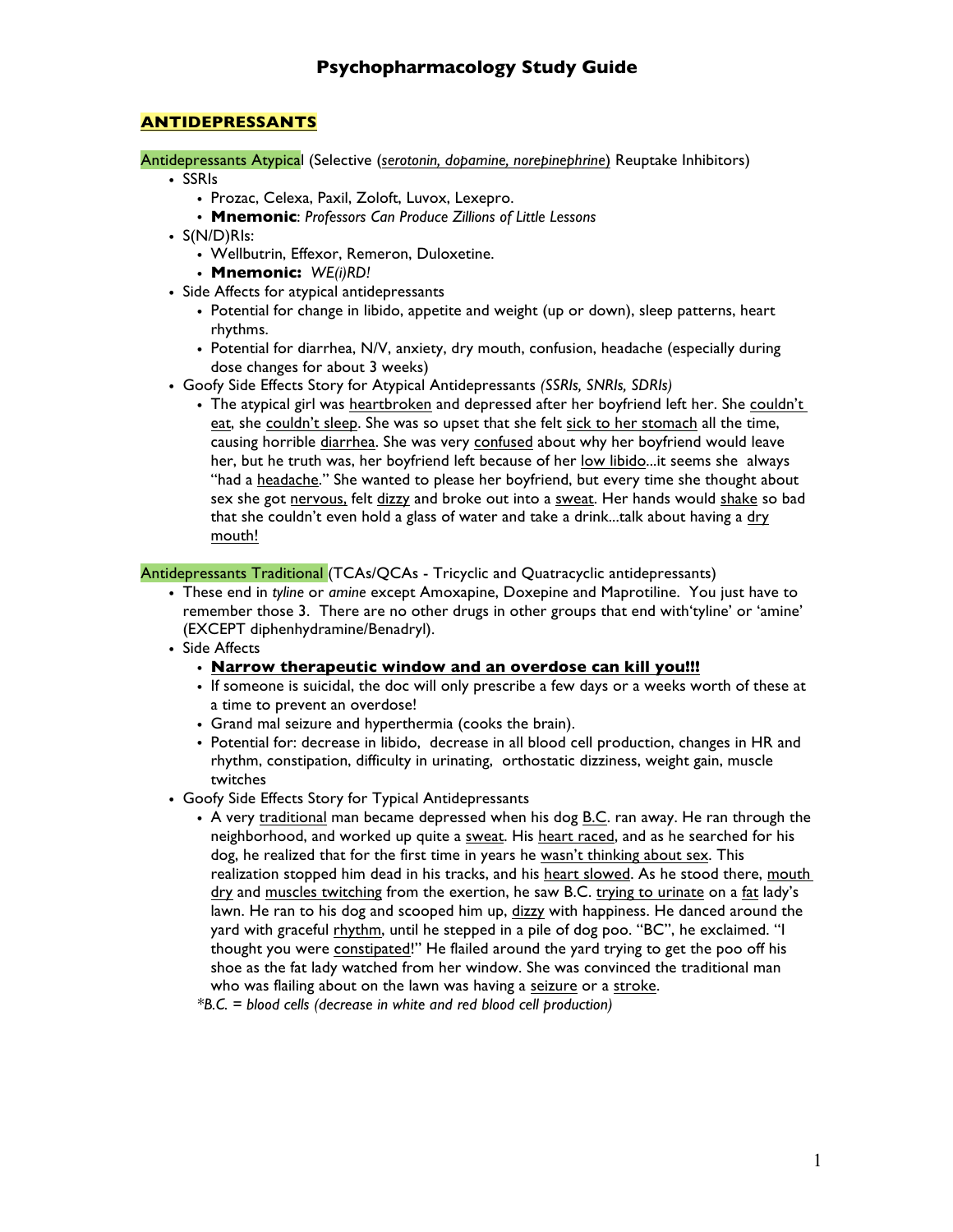# **Psychopharmacology Study Guide**

MAOIs (Monoamine oxidase inhibitors)

- Marplan, Nardil, Parnate. They sound like alien names to me and that is how I remembered them.
- Side Affects
	- **Lots of drug and food interactions!!!**
	- Avoid food and drugs containing Tryptophan or Tyramine. These substances can lead to malignant hypertension.
	- Don't eat or drink anything that you would if you were on a fancy vacation! Wine, beer, aged cheese, chicken liver, chocolate, bananas, soy sauce, meat tenderizers, salami, bologna, pickled fish or caffeine.
- Side Effects Goofiness
	- My plan is to not die at the party where they serve fancy food.
		- •my plan = Marplan
		- •not die = Nardil
		- •party = Parnate

## **ANXIOLYTICS**

#### Benzodiazepines

- Most of these end with "am".
- Librium (Chlordiazepoxide) doesn't, and is used to "liberate" alcoholics from their addiction.
- Tranxene doesn't.
- Important to remember:
	- Xanax (Alprazolam) -most habit forming
	- Valium (Diazepam) falls into this group
- Side Affects
	- Potential for dependence
	- Stopping abruptly can increase anxiety, HA, loss of appetite and in extreme cases: *seizures*
	- Do not use with alcohol
- Goofy Side Effects Story for Benzos
	- Benzo the clown, like most clowns, was very tolerant of small children. Though, truth be told, they made him extremely tired. One day, he decided to stop seeing the children completely. "I'm done with this headache" he said. But once he got home he realized he missed the kids and he stayed up all night thinking about them. The next day he skipped breakfast, which made him feel dizzy, but he didn't care. He ran so fast to see the kids that he got dizzy, fell down, hit his head and had a seizure.

#### Nonbenzodiazepines

- There are 2 that end with "am"s (Triazolam/Halcion and Temazepam/Restoril) and it is OK to learn them with the benzodiazepines since there really isn't much difference.
- I think that the brand names are easier to remember:
	- Restoril, Halcion, Buspar, and Desyrel
	- **Mnemonic:** *Anxious on buses? Bring bunnies because nobunnys(nonbenzodiazapines) will restore (Restoril) the desire (Desyrel) to hallucinate (Halcyon) on buses (Buspar).*

### Atypical Anxiolytics

- Sonata, Ambien, Lunestra
- Think of a woman who takes Ambien and falls asleep to Frank Sinatra (Sonata) while the Lunar moon (Lunestra) shines through the window.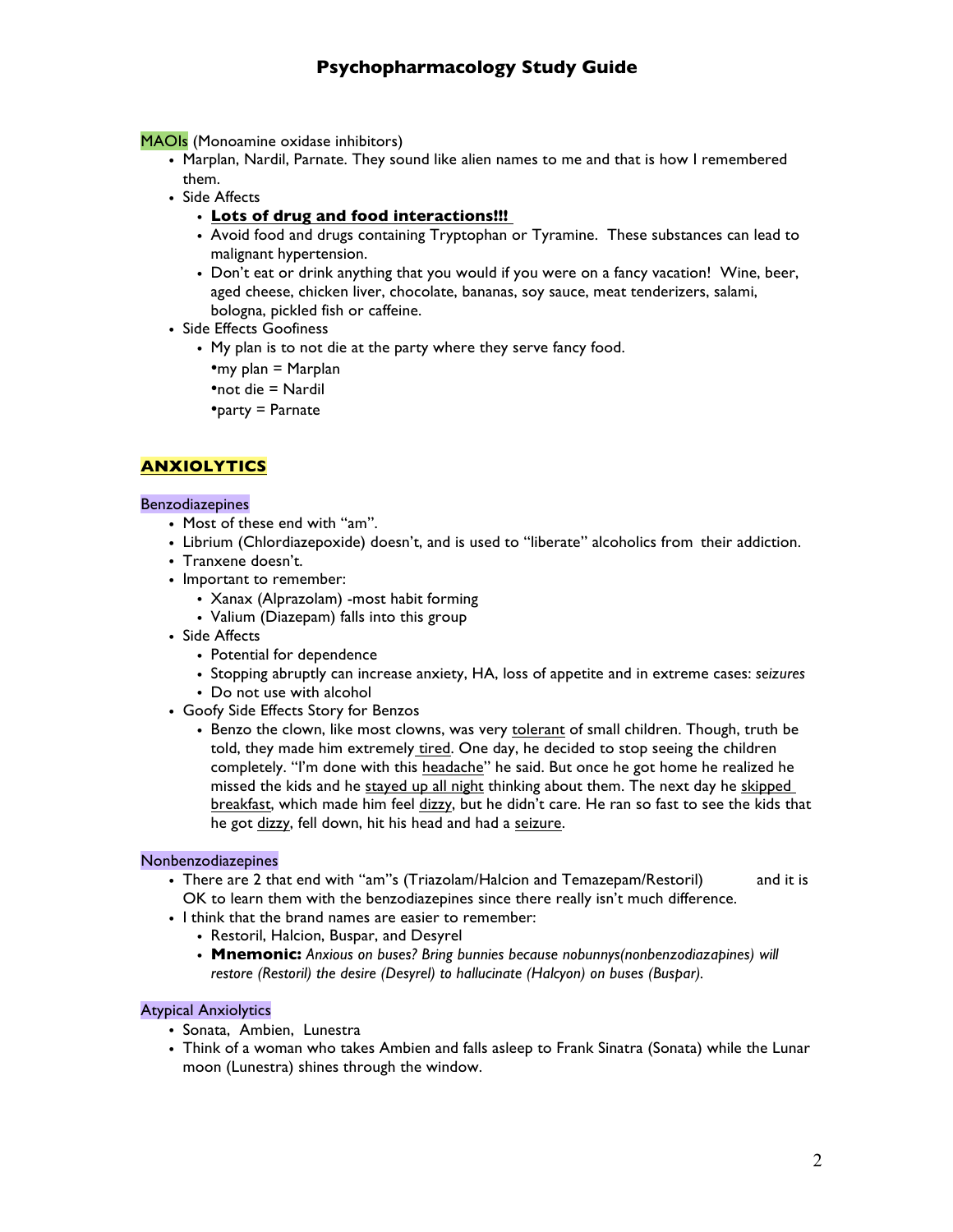# **Psychopharmacology Study Guide**

#### **Other Anxiolytics**

- This is just a weird combination of drugs.
- There are 3 beta blockers: Atenolol, Inderal, and Catapres.
- Then Atarax/Vistaril and Benadryl (most often used for allergic reactions).
- **Mnemonic:** *All Inquisitive Cats Attack Birds*

### **ANTIPSYCHOTICS**

#### Atypical antipsychotics

• There are 6 of these and this mnemonic may help you remember them.

All (Abilify) Good (Geodon) Zoos (Zyprexa)

- Save (Seroquel)
- Rare (Risperdal)
- Cats (Clozaril)
- Side effects: Weight gain and diabetes (also see end of traditional antipsychotics as these two groups share those S/As)

#### Rare cats

get fat. Too much sugar makes them huger.

#### Traditional antipsychotics

- There are a lot of these so there is a little song to help!
- (Sing it to the tune of "The William Tell Overture" also known as the theme song from "The Lone Ranger")

*Loxitane, Trilafon, and Thorazine, Serentil, Mellaril, and Stelazine, If you're poor and have psychosis try them all And Moban and Haloperidol!*

- These drugs are cheaper than the atypicals but are not used much because the S/As are more pronounced.
- Both antipsychotic groups share these side effects
- Side effects:: think muscle control problems such as tremors, rigidity, contraction, dystonia, loss of facial expression, stooped posture, shuffling gait-pseudo parkinsonism, Tardive Dyskenesia (irreversible); also neuroleptic malignant syndrome where your temperature goes way up and your brain cooks to death.
- Goofy Side Effects Story for Traditional Antipsychotics
	- Bob was a single guy who could not control his muscle-building obsession. He really wanted a girlfriend, so he decided to try some other hobbies in hopes of meeting someone with skin problems just like his. His dream girl wasn't the typical type. He liked them big and he liked them diabetic! So, he went to a few speed-dating meetings, but they only made him restless, even when they played shuffle board. His favorite activities were poker (he has a great poker face), and limbo (his stopped posture made him a natural). After weeks of speed-dating, he finally met a girl at the Tardive, a dive bar near his house. The sad part of this tale is that she had neuroleptic malignant syndrome and died on their wedding night. Bob eventually wrote a screen play about the romance and is now back to contracting his muscles.